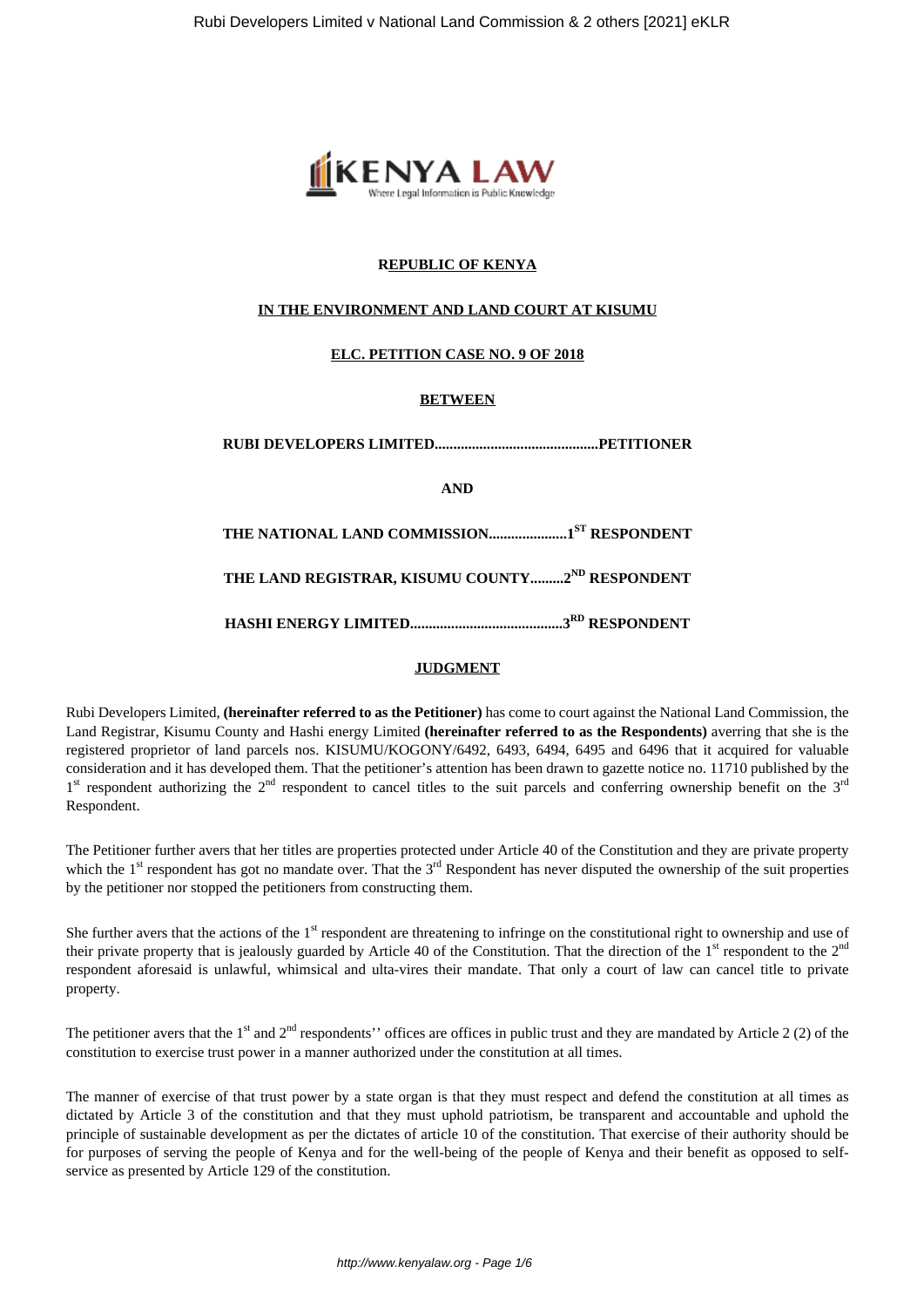The Petitioner avers that the respondents' actions aforesaid are administrative actions which are now being done unlawfully and unreasonably and the same are done purposely to prejudice the petitioners. That there are no powers bestowed to the Respondents under the constitution or elsewhere that condition them to ignore the constitution and constitutional rights of the petitioner.

The petitioner contends that the  $1<sup>st</sup>$  respondent breached Article 20 (1) b (4) that gives the court powers to adopt the interpretation that most favours the enforcement of the constitution and promote values of democracy and good governance and Article 23 (1), (3) that gives the court powers to grant an injunction and conservatory orders to protect constitutional values. That the Respondents have violated the petitioner's right to property and fair administrative action.

The petitioner prays for a declaration that the actions of the  $1<sup>st</sup>$  respondent of directing the  $2<sup>nd</sup>$  respondent to cancel title nos. KISUMU/KOGONY/6492, 6493, 6494, 6495 and 6496 vide gazette notice no. 11710 is unlawful and the same violates the petitioner's right to property under Article 40 of the constitution and the entitlement of the petitioners at Article 2, 3, 10, 22 (c), 23 (2), and 47 of the constitution and the said gazette notice is null and void. Costs of and incidental to this petition.

In the supporting affidavit, Mr Devaish Prabhudas Chotal reiterates the grounds of the petition and states further that the exercise of the authority of the 1<sup>st</sup> respondent should be for purposes of serving the people of Kenya and for the wellbeing of the people of Kenya and their benefit as opposed to self-service. That the respondents' actions aforesaid are administrative actions which are now being done unlawfully and unreasonably and the same are done purposely to prejudice the petitioner.

The petitioner did not file any response and did not participate in the proceedings despite being notified.

Mr. George Orwaru Nyangweso the then Land Registrar Kisumu filed a replying affidavit for the  $2<sup>nd</sup>$  respondent deposing that the dispute was between a private land holder and a public land holder which could only be determined by the court. According to the  $2<sup>nd</sup>$  Respondent, the 1<sup>st</sup> respondent was required to refer the dispute to the court for determination as to whether the property was private land or public land.

The 3<sup>rd</sup> Respondent on his part states that the area and or the land parcel nos. KISUMU/KOGONY/6492, 6493, 6494, 6495 and 6496 which the petitioner has described as owned by itself actually is owned and registered in its name of the  $3<sup>rd</sup>$  respondent as a leasehold title L.R. No. 20295 (the property). The said piece of land was purchased for valuable consideration from the original grantees being Isir Developers Limited who were the first entity to be issued with the leasehold title for the said property L.R. No. 20295 by the Government of Kenya on the  $8<sup>th</sup>$  of August 2007 as a leasehold title registered as IR No. 6761 IR measuring 2.40 hectares. At the point of purchase from the said original grantee, the property did not have any encumbrance whatsoever. Considering that Kenya Gazette Notice No. LXXVIII- No. 47 dated 19<sup>th</sup> November 1976, under which KSM/Kogony/2559 was compulsorily acquired has never been revoked or rescinded. To that extent therefore, the property remains Government Land that has merely been leased to the 3<sup>rd</sup> Respondent. To the extent that the compulsory acquisition by the government of the property as described in paragraph 4 (d) above has not been reversed the property remains public land.

The  $3<sup>rd</sup>$  Respondent denies that the 1<sup>st</sup> Respondent ever issued an order conferring ownership of any land on the  $3<sup>rd</sup>$  Respondent. The 1<sup>st</sup> Respondent further denies that Article 40 of the constitution can be interpreted in the favour of the petitioner to protect the property that it does not own. He also denies that the property which is the subject matter of the dispute is a private property to which the  $1<sup>st</sup>$  Respondent lacked jurisdiction to adjudicate.

The  $3<sup>rd</sup>$  Respondent affirms that the decision and directive given by the  $1<sup>st</sup>$  Respondent was reasonable, just, procedural, lawful and issued after due consideration of deliberations and submissions by all the interested parties, including the parties to this suit. The  $3<sup>rd</sup>$ Respondent avers that the 1<sup>st</sup> respondent acted lawful and within the ambit of its constitutional power and jurisdiction in arriving at its decision.

The 3<sup>rd</sup> Respondent affirms that in arriving at it decision the 1<sup>st</sup> respondent complied with the constitution in toto, allowed all parties a chance to be heard before arriving at its decision, made a decision that was consistent with its mandate and the need to protect property that was secured lawfully and that was fair and allowed all parties to present their evidence and testimony.

The  $3<sup>rd</sup>$  Respondent affirms that the  $1<sup>st</sup>$  Respondent acted procedurally, lawfully and reasonably with the sole purpose of respecting the law and ensuring that parties before it obtained a just and fair decision. It further affirms that the  $1<sup>st</sup>$  Respondent decision was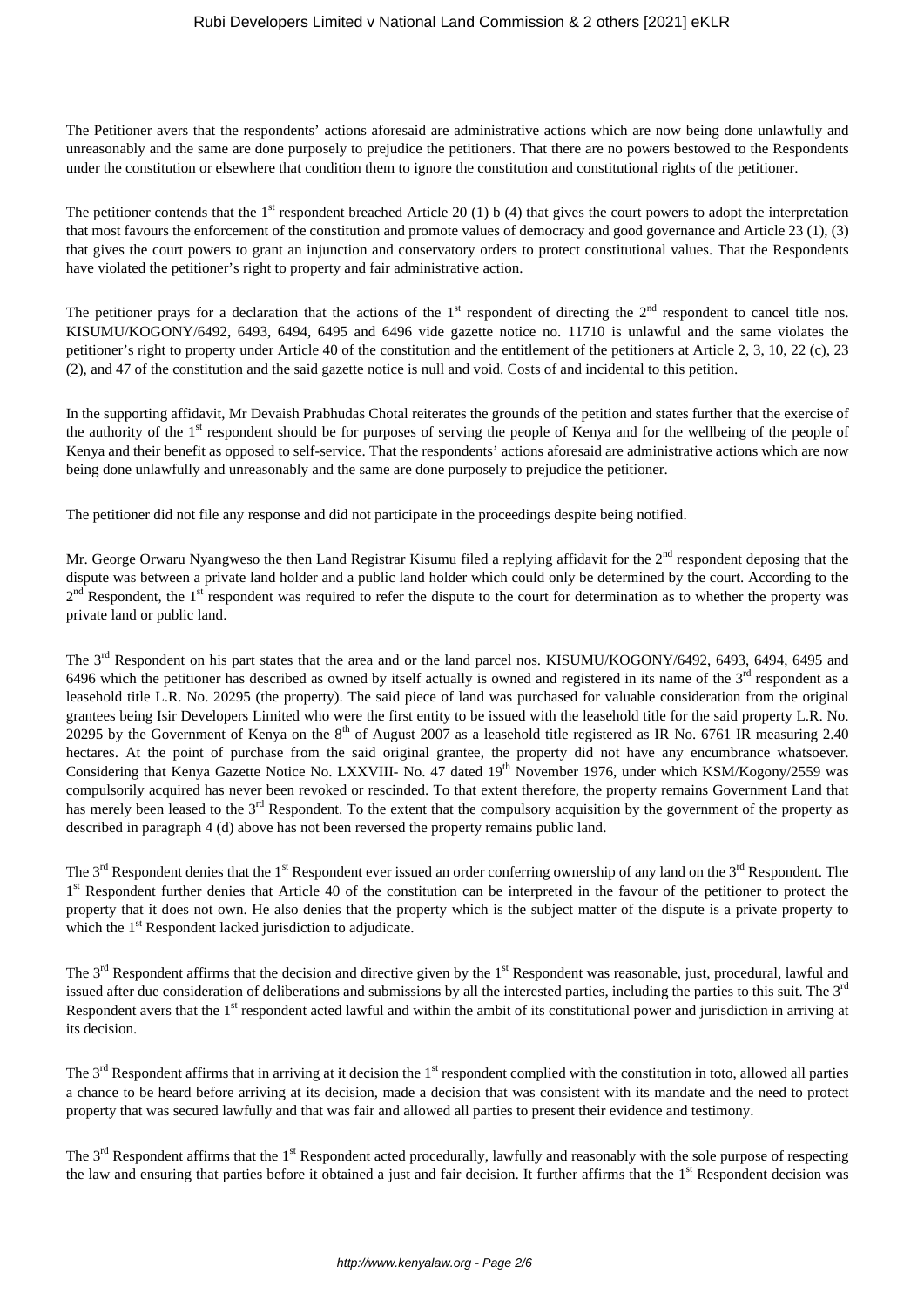constitutional and in complete compliance to the rule of law.

The  $3<sup>rd</sup>$  Respondent contends that the 1<sup>st</sup> Respondent exercised its powers as it is conferred on it under article 68 (c) (v) of the Constitution and Section 14 of the National Land Commission Act, No. 5 of 2012 (NLC Act) and that the  $1<sup>st</sup>$  Respondent has the power to mandate and power to recommend revocation of title on a matter that falls within its purview.

That any land that is unlawfully acquired can't be beyond the purview or reach of the NLC irrespective of who owns it. An absolute title can't be obtained on a public land. The 1<sup>st</sup> Respondent has the mandate to hear and determine issues which are related to private land if the property was acquired illegally, irregularly or fraudulently like it was the case in this instant matter where the Petitioner acquired the property illegally, irregularly and fraudulently.

The 3<sup>rd</sup> Respondent contends further that it has charged the property with ECO Bank for a loan of USD 30,000,000/-. And at the time of recording of the said charge in the year 2015 there were no encumbrances on this property.

The  $3<sup>rd</sup>$  Respondent believes that this suit is bad in law, having been filed in a court without jurisdiction to hear and determine this matter and shall at the earliest instance apply to have the suit struck out.

The  $3<sup>rd</sup>$  respondent argues that the 1<sup>st</sup> Respondent indeed upheld the general application of Article 40 of the constitution by reaching a determination that the Petitioner did not acquire the property lawfully. For this reason, therefore it was not entitled to protection of article 40 of the Constitution when it was not a bonafide purchaser of the property. The petition is incompetent as it is short of the required constitutional thresholds for a constitutional petition.

The 3<sup>rd</sup> Respondent states that the petition is not merited, it is frivolous vexatious and un deserving of the orders sought as it is based on complete misapprehension of the power and authority of the 1st Respondent under article 68 (c) (v) of the Constitution as read with section 14 of the NLC Act.

I have carefully considered the petition and response and rival submissions and to determine the issues in the petition, this court is guided by the provisions of *Articles 61, 62, 64 and 67 of the Constitution of Kenya 2010*. *Article 61* provides for classification of land thus, all land in Kenya belongs to the people of Kenya collectively as a nation, as communities and as individuals and is classified as public, community or private.

Public land is defined in *Article 62* as *interalia* land which at the effective date was un-alienated government land as defined by an Act of Parliament in force at the effective date or land lawfully held, used or occupied by any State organ, except any such land that is occupied by the State organ as lessee under a private lease whereas private land consists of registered land held by any person under any freehold tenure or land held by any person under lease hold tenure and any other land declared private land under an Act of Parliament.

The constitutional mandate of the National Land Commission is inscribed in *Article 67(2)* of the constitution of Kenya 2010Thus: -

# (2) **The functions of the National Land Commission are—**

- **(a) to manage public land on behalf of the national and county governments;**
- **(b) to recommend a national land policy to the national government;**
- **(c) to advise the national government on a comprehensive programme for the registration of title in land throughout Kenya;**

**(d) to conduct research related to land and the use of natural resources, and make recommendations to appropriate authorities;**

**(e) to initiate investigations, on its own initiative or on a complaint, into present or historical land injustices, and recommend**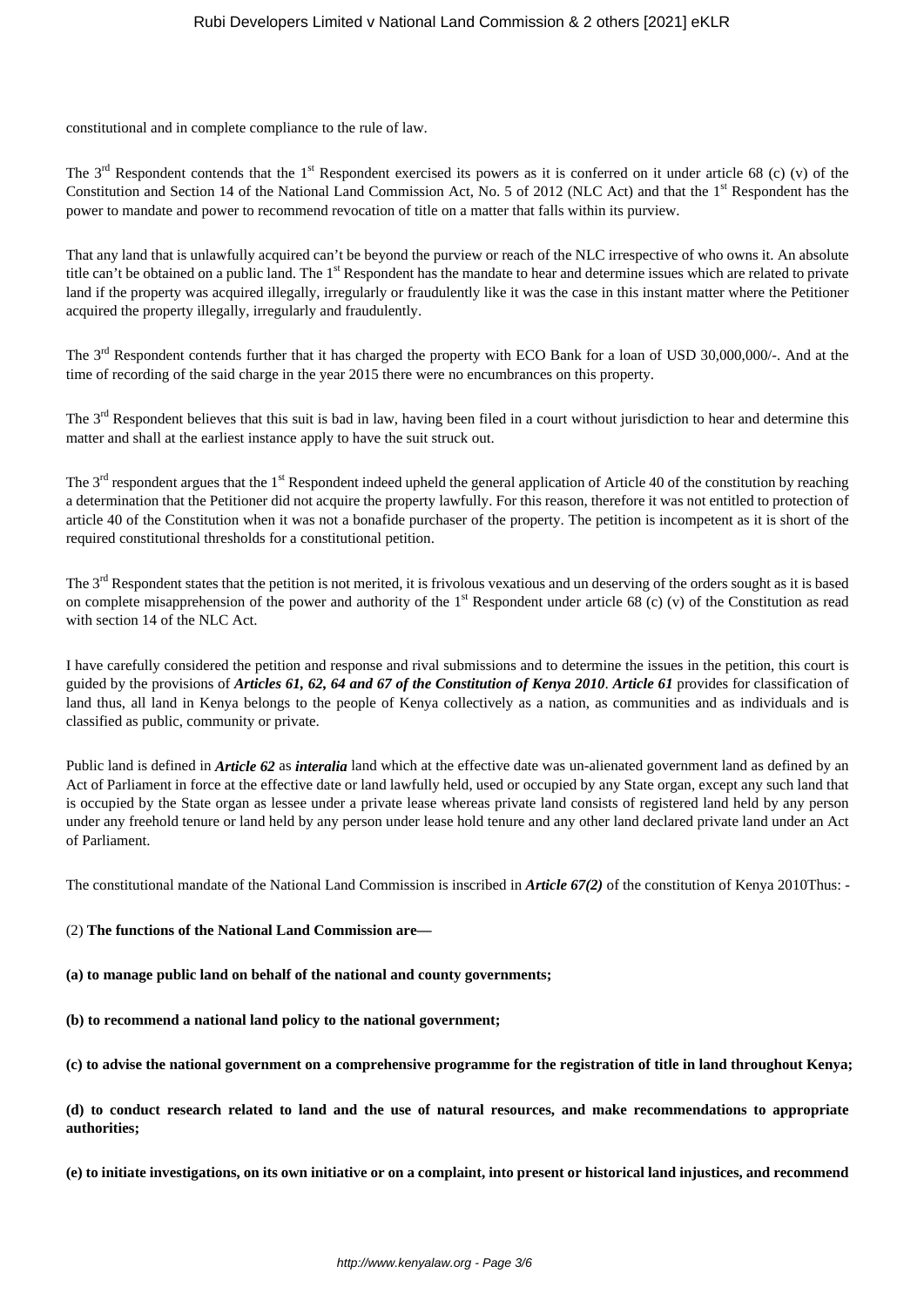**appropriate redress;**

**(f) to encourage the application of traditional dispute resolution mechanisms in land conflicts;**

**(g) to assess tax on land and premiums on immovable property in any area designated by law; and**

**(h) to monitor and have oversight responsibilities over land use planning throughout the country.**

The functions and powers of the National Land Commission are set out in *Section 5 of the National land Commission Act* that as follows thus :-

**(1) Pursuant to Article 67(2) of the Constitution, the functions of the Commission shall be—** 

**(a) to manage public land on behalf of the national and county governments;** 

**(b) to recommend a national land policy to the national government;** 

**(c) to advise the national government on a comprehensive programme for the registration of title in land throughout Kenya;** 

**(d) to conduct research related to land and the use of natural resources, and make recommendations to appropriate authorities; (e) to initiate investigations, on its own initiative or on a complaint, into present or historical land injustices, and recommend appropriate redress;** 

**(f) to encourage the application of traditional dispute resolution mechanisms in land conflicts; (g) to assess tax on land and premiums on immovable property in any area designated by law; and** 

**(h) to monitor and have oversight responsibilities over land use planning throughout the country.** 

**(2) In addition to the functions set out in subsection (1), the Commission shall, in accordance with Article 67(3) of the Constitution—** 

**(a) on behalf of, and with the consent of the national and county governments, alienate public land;** 

**(b) monitor the registration of all rights and interests in land;**

**(c) ensure that public land under the management of the designated state agencies is sustainably managed for the intended purposes;** 

### **(d) may develop and maintain an effective land information system for the management of public land;**

The above provisions of law do not grant the National Land Commission the power to determine a dispute between two individuals on land tenure and as to who was the owner of the suit property as the dispute could only be determined by the Environment and land court and therefore the 1<sup>st</sup> respondent engaged in an illegality as it did not have the jurisdiction to entertain the dispute. Moreover, the 1<sup>st</sup> respondent breached the constitution of Kenya 2010 by directing the cancellation of the petitioner's title when it did not have the powers to do so as the land was no longer public land vested in the Government because the land was classified as private land either leased, or held under freehold tenure. It is important to restate that all land belongs all land in Kenya belongs to the people of Kenya collectively as a nation, as communities and as individuals and is classified as public, community or private. The 1<sup>st</sup> Respondent could only arbitrate on a dispute in respect of public land.

The Supreme Court in **Samuel Kamau Macharia & another v Kenya Commercial Bank Limited & 2 others [2012]**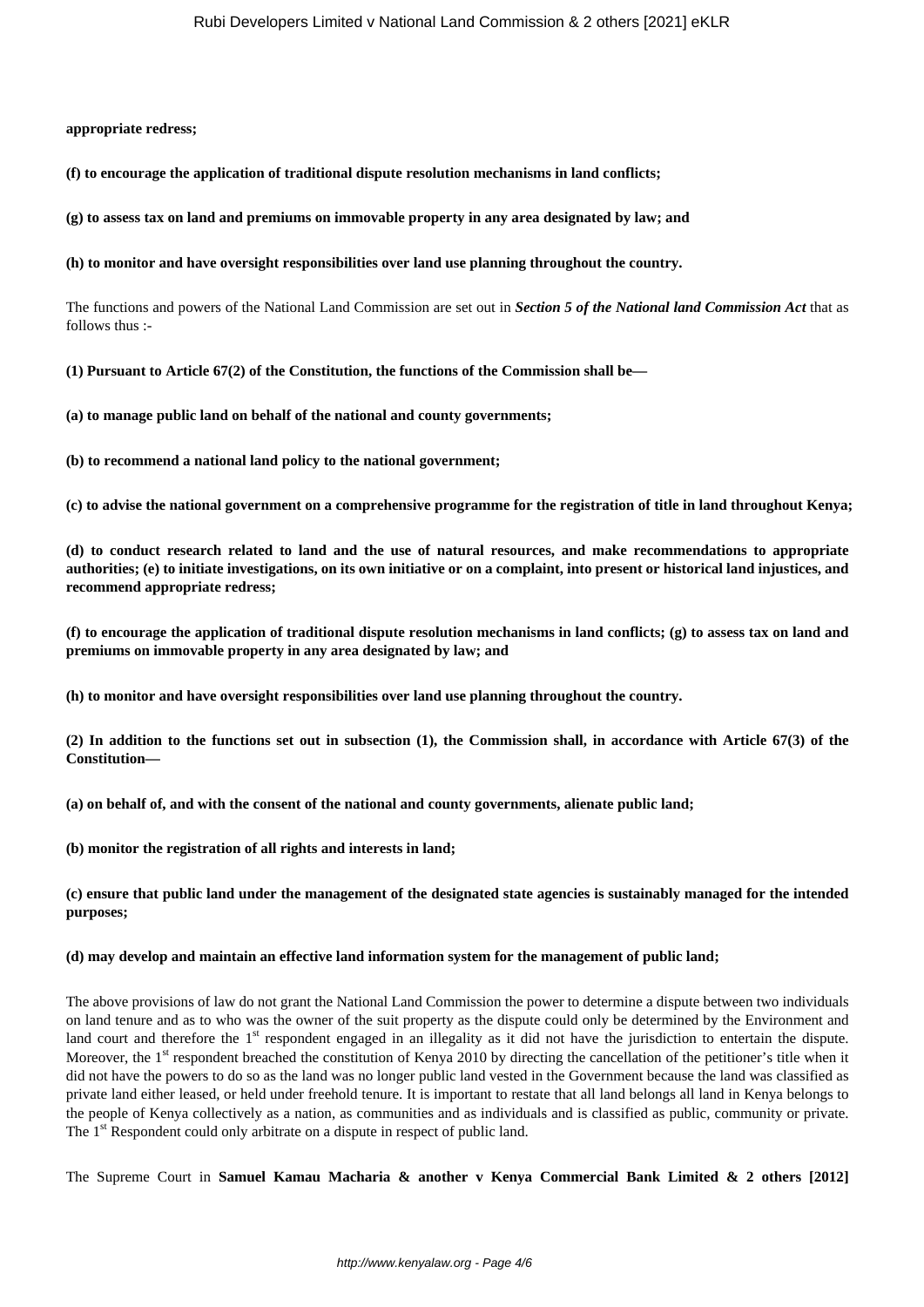**eKLR,** underlined the importance of courts and tribunals to operate within their jurisdictional fields as follows:

"**A Court's jurisdiction flows from either the Constitution or legislation or both. Thus, a Court of law can only exercise jurisdiction as conferred by the constitution or other written law. It cannot arrogate to itself jurisdiction exceeding that which is conferred upon it by law. We agree with counsel for the first and second respondents in his submission that the issue as to whether a Court of law has jurisdiction to entertain a matter before it, is not one of mere procedural technicality; it goes to the very heart of the matter, for without jurisdiction, the Court cannot entertain any proceedings. This Court dealt with the question of jurisdiction extensively in,** *In the Matter of the Interim Independent Electoral Commission* **(Applicant), Constitutional Application Number 2 of 2011. Where the Constitution exhaustively provides for the jurisdiction of a Court of law, the Court must operate within the constitutional limits. It cannot expand its jurisdiction through judicial craft or innovation. Nor can Parliament confer jurisdiction upon a Court of law beyond the scope defined by the Constitution. Where the Constitution confers power upon Parliament to set the jurisdiction of a Court of law or tribunal, the legislature would be within its authority to prescribe the jurisdiction of such a court or tribunal by statute law.''**

This court finds that the same principle is applicable to the jurisdiction of all state corporations, government agencies and commissions. None of them has unlimited mandates and they can only do that which they were established to do. The  $1<sup>st</sup>$ Respondent's jurisdiction is not limitless. It can only do that which the Constitution and the law allow it to do and nothing more.

The 1<sup>st</sup> respondents decision was further a violation of Article 47 of the Constitution of Kenya as the decision was not lawfull for lack of jurisdiction and further the 1<sup>st</sup> respondent gave the 3<sup>rd</sup> respondent reliefs that were not prayed for as the 3<sup>rd</sup> respondent had alleged that only titles number 6494, 6495, and 6496 had encroached on his leasehold land title number 20295 however the 1st respondent went further to advise that Kisumu /kogony/6492,6493,6494,6495 and 6496 which had not encroached on the  $3<sup>rd</sup>$ respondents leasehold title to be cancelled.

The process of arriving at the decision of the 1<sup>st</sup> respondent was not fair due to the fact that the  $1<sup>st</sup>$  respondent did not consider calling the Director of Surveys and the Chief Land Registrar who are the custodians of the Maps and Registers in respect of the disputed parcels of land. A commission like the Respondent is expected to operate within its constitutional and statutory mandate and cooperate with other state organs, public agencies and commissions. The aim is to ensure smooth operations that will deliver maximum benefits for the people of Kenya in whose interest the Constitution was promulgated.

In the locus classicus case of **Anisminic Ltd v Foreign Compensation Commission [1969] 2 A.C. 147 (HL)** Lord Reid stated that:

**"It has sometimes been said that it is only where a tribunal acts without jurisdiction that its decision is a nullity. But in such cases the word "jurisdiction" has been used in a very wide sense, and I have come to the conclusion that it is better not to use the term except in the narrow and original sense of the tribunal being entitled to enter on the inquiry in question. But there are many cases where, although the tribunal had jurisdiction to enter on the inquiry, it has done or failed to do something in the course of the inquiry which is of such a nature that its decision is a nullity. It may have given its decision in bad faith. It may have made a decision which it had no power to make. It may have failed in the course of the inquiry to comply with the requirements of natural justice. It may in perfect good faith have misconstrued the provisions giving it power to act so that it failed to deal with the question remitted to it and decided some question which was not remitted to it. It may have refused to take into account something which it was required to take into account. Or it may have based its decision on some matter which, under the provisions setting it up, it had no right to take into account. I do not intend this list to be exhaustive. But if it decides a question remitted to it for decision without committing any of these errors it is as much entitled to decide that question wrongly as it is to decide it rightly. I understand that some confusion has been caused by my having said in** *Reg.* **v.** *Governor of Brixton Prison, Ex parte Armah* **[1968] A.C. 192, 234 that if a tribunal has jurisdiction to go right it has jurisdiction to go wrong. So it has, if one uses "jurisdiction" in the narrow original sense. If it is entitled to enter on the inquiry and does not do any of those things which I have mentioned in the course of the proceedings, then its decision is equally valid whether it is right or wrong subject only to the power of the court in certain circumstances to correct an error of law.''** 

It is the petitioner's position that the 1<sup>st</sup>respondents decision is void, in law, a nullity. This argument was buttressed by the statement in **Macfoy v United Africa Co. Ltd [1961] 3 All E.R. 1169** where it was stated that:

**"If an act is** *void***, then it is in law a** *nullity***. It is not only bad, but incurably bad. There is no need for an order of the court to**